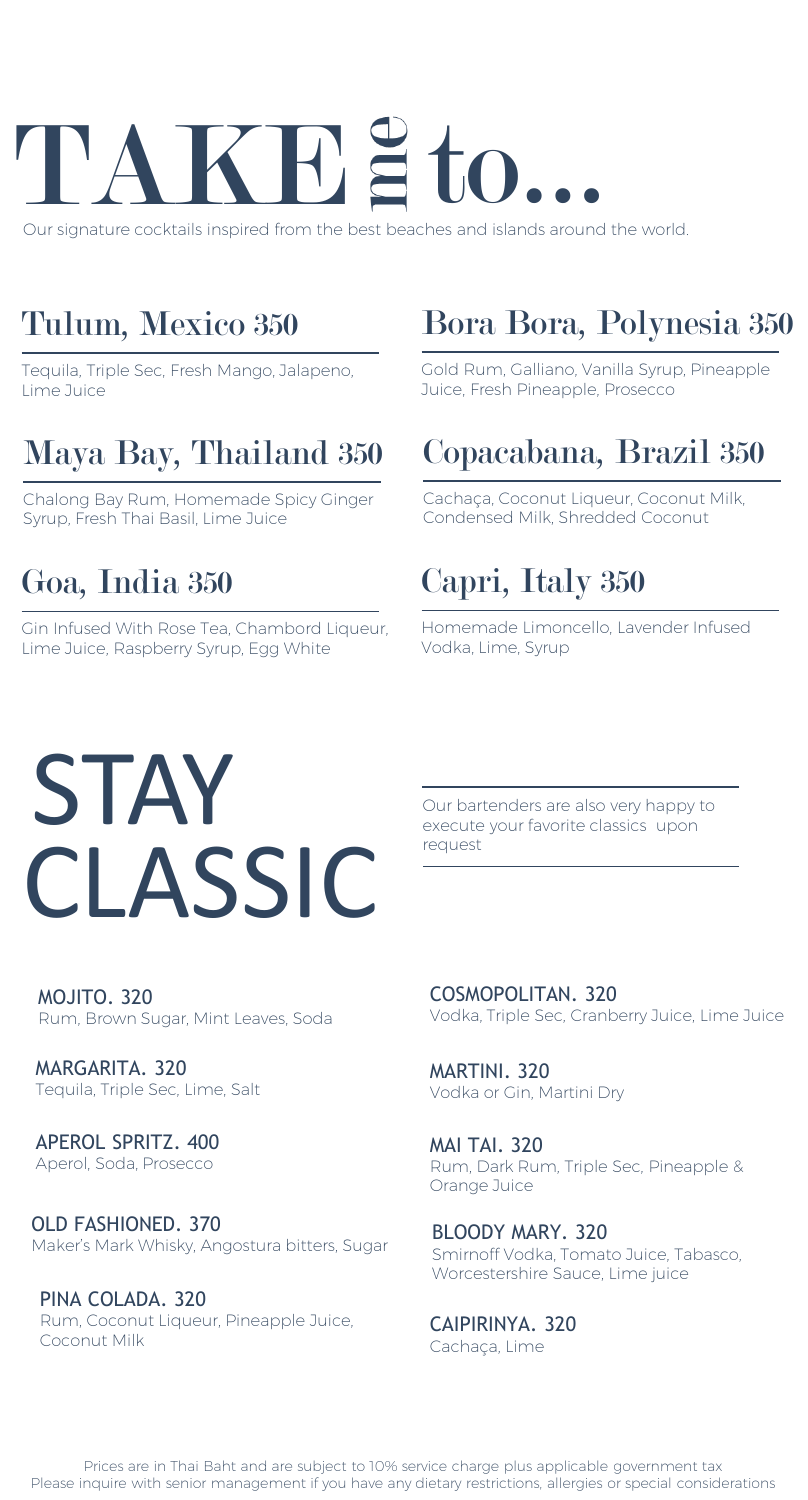| SANGRIA                                                             | To be shared or not! |            |
|---------------------------------------------------------------------|----------------------|------------|
|                                                                     | GLass                | <b>Jar</b> |
| Prosecco, Rose Monin, Vodka, Kwai Feh, Apple,<br>Lychee, Strawberry | 450                  | 1190       |
| Sunset Time<br>Rose Wine, Kwai Feh, Lychee, Rose Monin              | 450                  | 1190       |
| Pool Side                                                           | 450                  | 1190       |

B

E

Red Wine, Vodka, Orange Curasao, Watermelon, Lemon, Orange, Mint

THAI SINGHA 210 CHANG 210

IMPORTED HEINEKEN 210 TIGER 210 ASAHI 210 CORONA 260



E R

PHUKET CRAFT

CHALAWAN PALE ALE 250 CHATRI IPA 250 BUSSABA 250

> DRAFT CHANG 220 PERONI 280

Peach Ice Tea 250 Tea, Peach Purée, Lime

Lychee Passion Fruit Collins 250 Passion Fruit, Lychee, Lime, Soda

MAI KHAO COOLER. 250 Apple Juice, Cucumber, Mint

KAFFIR LIME MANGO. 250 Mango, Mango Juice, Kaffir Lime, Lime



JUICES <sup>200</sup>

Orange, Coconut, Pineapple, Apple, Mango, Watermelon

#### WATERS

Aqua Panna 750 ml - 300 San Pellegrino 750 ml - 310 Evian 750 ml - 330

#### SOFT DRINKS

Coca Cola, Diet Coke, Sprite, Orange Fanta, Soda Water, Ginger Ale, Tonic Water – 120 Red Bull - 200

Prices are in Thai Baht and are subject to 10% service charge plus applicable government tax Please inquire with senior management if you have any dietary restrictions, allergies or special considerations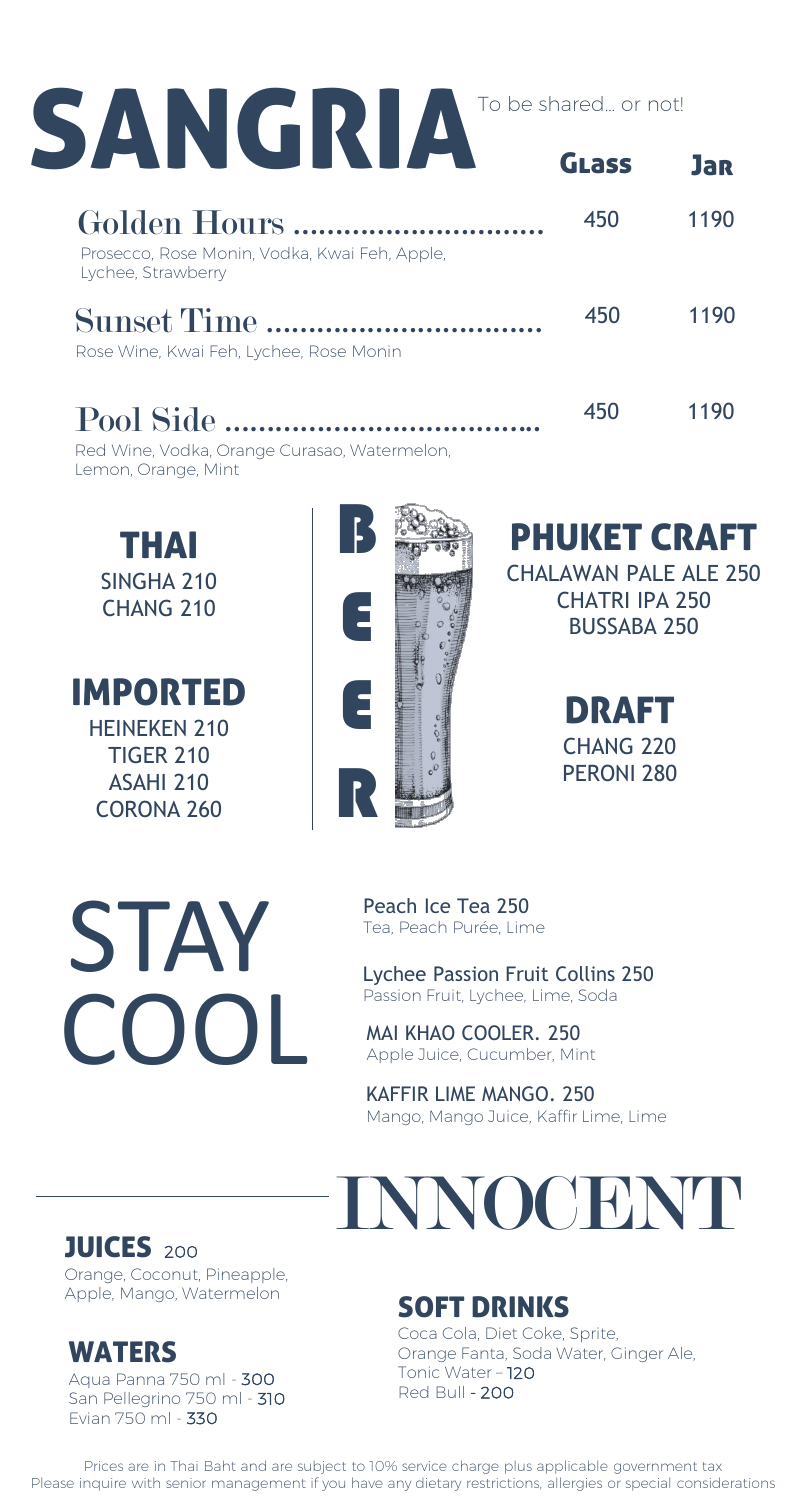## **STAY** HOLIDAY

Campari 270 Limoncello 240 Fernet Branca 270 Amaretto 280 Sambuca 280 Jägermeister 300





Tanqueray 280 Bombay Sapphire 320 Origin Handcrafted by Anantara 370 Hendrick's 420

Chalong Bay 210 Mekhong 230 Phraya 400 Havana 3 Years Old 370 Bacardi 350 Ron Zacapa 23 years 550





El Jimador 340 Don Julio Reposado 450 Patron Silver 420 Patron Anejo 480



Smirnoff 340 Absolut 350 Ketel One 350 Belvedere 380 Grey Goose 380 Beluga Silver 380

Prices are in Thai Baht and are subject to 10% service charge plus applicable government tax Please inquire with senior management if you have any dietary restrictions, allergies or special considerations